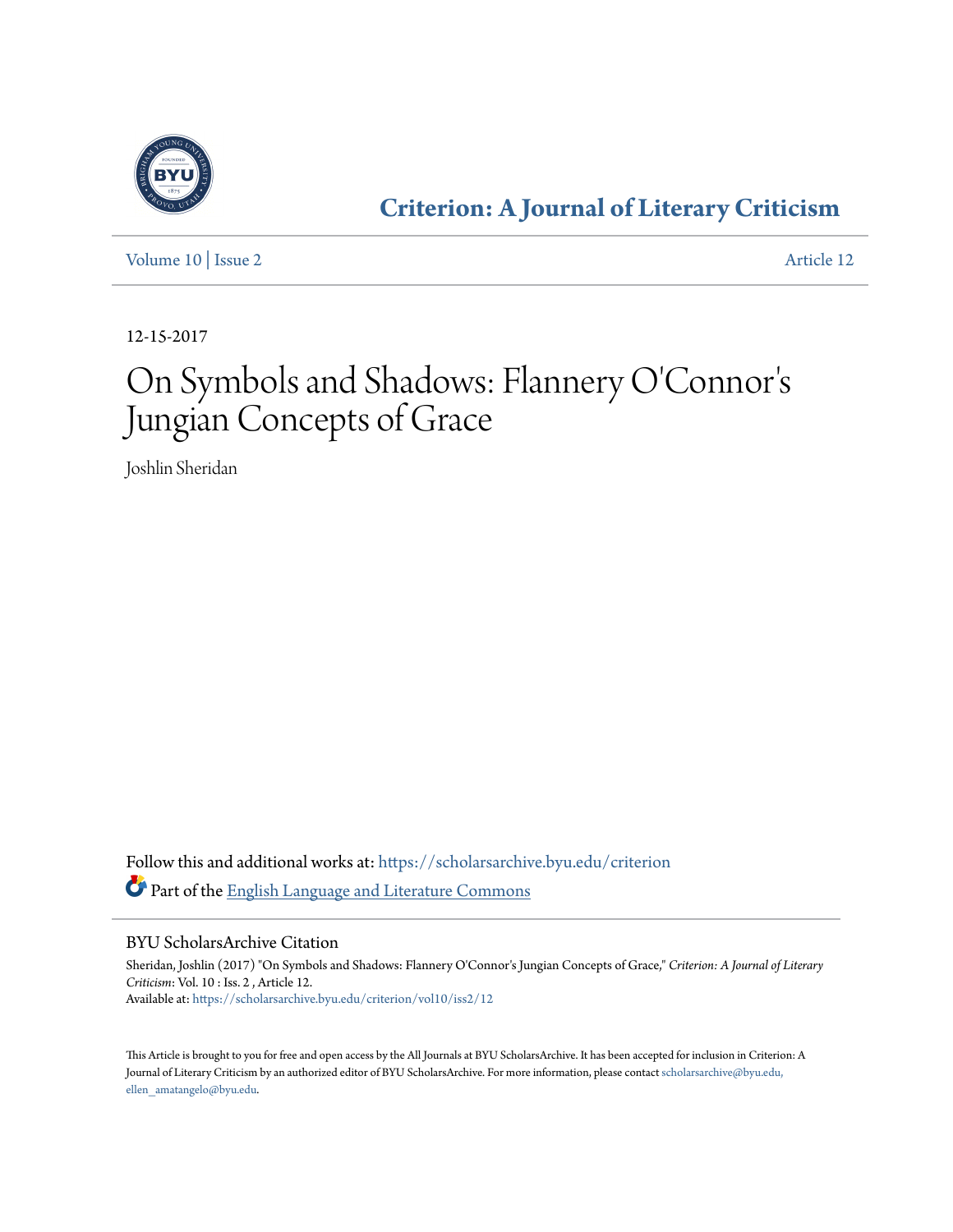## On Symbols and Shadows Flannery O'Connor's Jungian Concept of Grace

*Joshlin Sheridan*

While participating in a literary circle discussing whether or not the Catholic Eucharist was purely symbolic, the fiery Flannery O'Connor famously responded, "Well, if it's a symbol, to hell with it!" (*Habit* 125). O'Connor, a deeply devout Catholic, reveals through her short stories and personal letters a strong desire to prevent religion from becoming merely symbolic or explainable phenomena. Especially frightening to her was the notion that psychology would replace religion, because she viewed psychology as "not an adequate instrument for understanding the religious encounter" (*Mystery and Manners* 165). In a June 1962 letter, she expressed disdain that the modern world would "gradually . . . turn religion into poetry and therapy" (*Habit* 479). Yet, a deeper study into O'Connor's personal life reveals her fascination with psychology, particularly the works of Carl Jung. She records in her notes that she had read several of his books, including *Modern Man in Search of the Soul*, *The Undiscovered Self*, and books about Jungian psychology by Victor White and Josef Goldbrunner (Rowley 92). Several of these heavily annotated books were even in her personal library at the time of her death (Wehner 299). Her studies of Jungian psychology were not a replacement of her religion but a supplication to her understanding of "psychic realities" (qtd. in Beaven 19). However, literary theorists suppose that these very realities bleed into O'Connor's religious reflections and subject her works to be viewed through psychoanalytical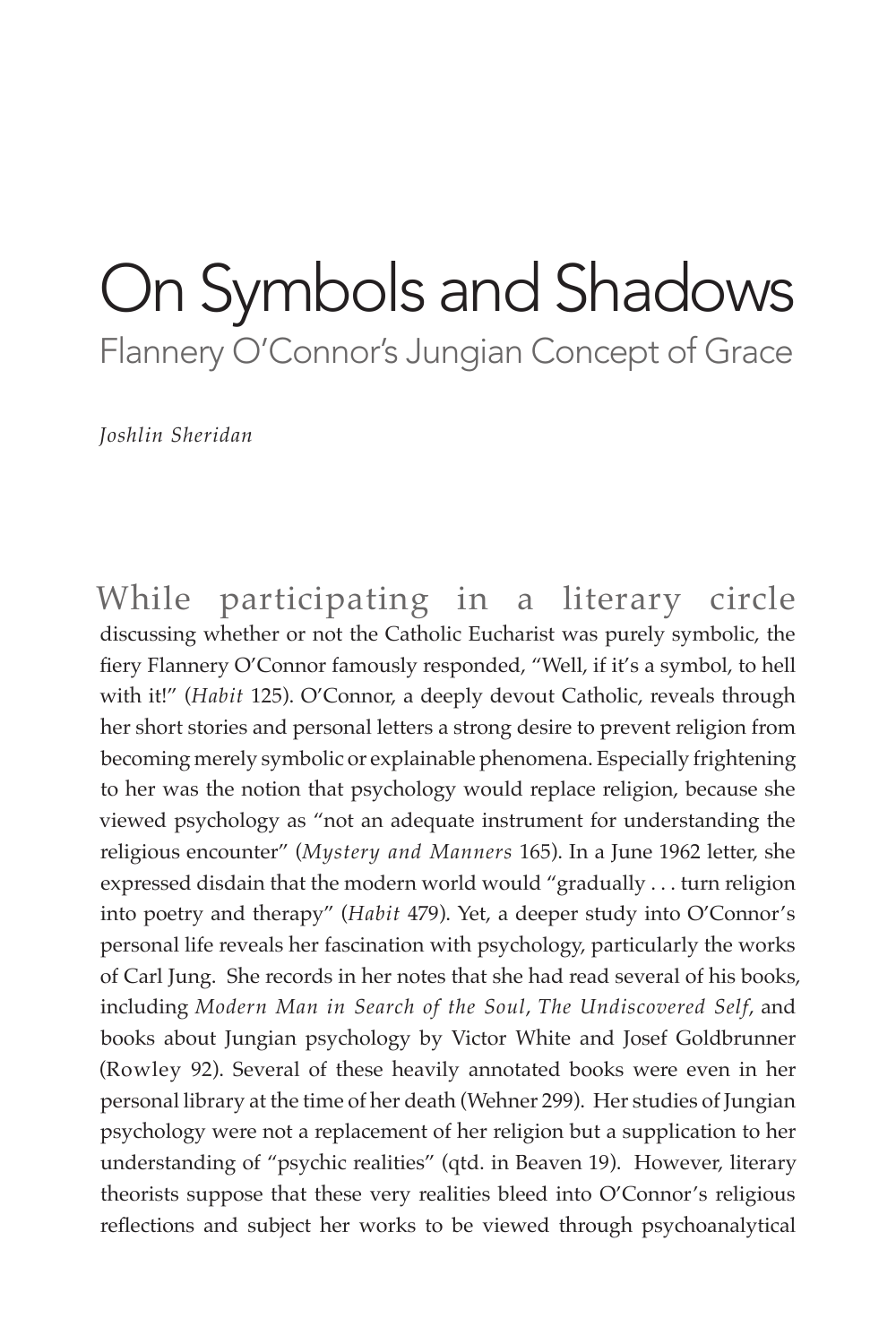#### Criterion

perspectives. Despite authorial objections and "given the nature of her work," writes James Mellard, "what surprises one . . . is how infrequently a [psychoanalytical approach] has been taken" (628). By studying Jung's theories on symbols and the unconscious shadow, O'Connor's works reveal themselves to be highly psychological in nature and execution. In this paper, I will explore how Flannery O'Connor's concept of grace closely parallels Carl Jung's description of individuation, meaning the development of one's self out of the unconscious in order to become a well-functioning individual. Although the concept of grace is spiritual and the concept of individuation is psychological, both act as forces intended to save mankind from the darkness of his own unconscious.

One of Jung's greatest contributions to psychology is his study on archetypes and symbols. According to Jung, every person has, in addition to their unique "immediate consciousness," a "collective unconscious" comprised of inherited "collective, universal, and impersonal . . . preexistent forms and archetypes" (qtd. in Beaven 28). This is to say that every person unconsciously understands the same systems of symbols. Jung wrote about symbols that apply to all walks of life, including symbols of Christian theology. In his book *Aion*, Jung explains how Christ's resurrection is symbolic for men's struggle to overcome psychological failure and achieve individuation, or the highest state of being:

The God-image of man was not destroyed by the Fall but was only damaged and corrupted, and can be restored through God's grace. The scope of the integration is suggested by . . . the descent of Christ's soul to hell, its work of redemption embracing even the dead. The psychological equivalent of this is the integration of the collective unconscious which forms an essential part of the individuation process. (*The Collected Works* 39)

This quotation explains how just as Christians view grace as redemption from fallen mankind, understanding symbols of the collective unconscious will lead to a process of individuation through overcoming the "fall" that every human experiences. While Flannery O'Connor would certainly not agree with the resurrection of Christ being purely symbolic, interestingly enough, her stories are filled with symbols and archetypes that Jung identifies as part of the collective unconscious. Thus, when her characters receive divine grace, it actually mirrors the same process that Jung describes in achieving individuation.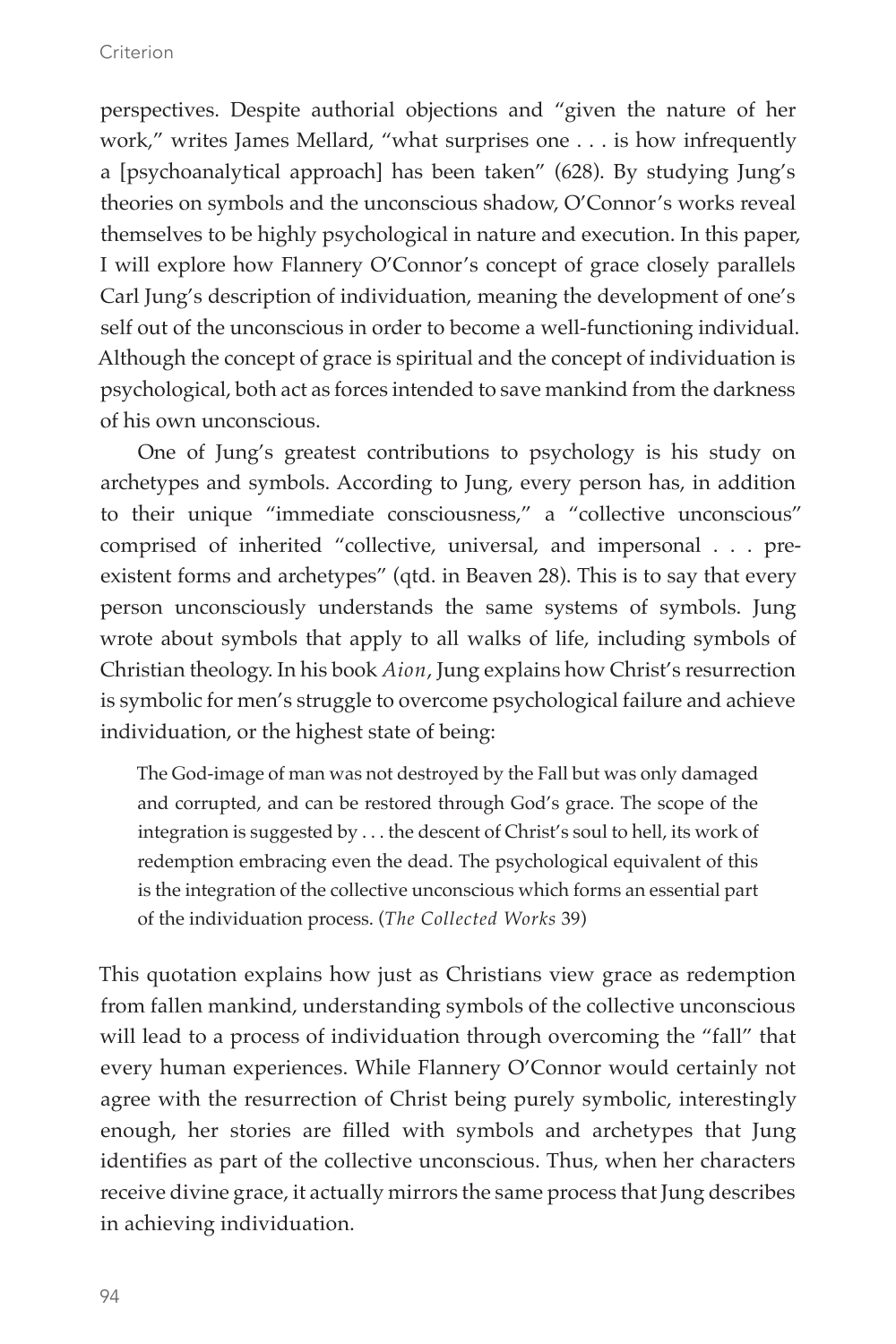A prominent way that this symbolic acceptance of grace presents itself in O'Connor's work is through her use of imagery of the natural world. Most of O'Connor's characters have a moment of revelation when they are in pastoral settings, as opposed to urban environments. Carl Jung would not see this use of natural imagery as purely a rhetorical or religious device but rather as a reflection of the unconscious self. In *The Archetypes of the Collective Unconscious*, Jung argues that "all the mythologized processes of nature . . . are in no sense allegories . . . rather they are symbolic expressions of the inner, unconscious drama of the psyche which becomes accessible to a man's consciousness by ways of projection—that is mirrored in the events of nature" (Jung 6). This means that O'Connor's use of natural imagery represents man's desire to achieve individuation, equivocal to redemption. In O'Connor's speech, "Novelist and Believer," she talks unfavorably about how the modern reader, "if he believes in grace at all, sees it as something which can be separated from nature" (*Mystery and Manners* 165). This is evidence of her view, concurrent with Jung's, that nature coincides with moments of divine grace. A prominent example of this is O'Connor's repeated use of the setting of forests in her fiction.

In the psychological and mythological world, trees are often symbolically equivalent to "growth" and "inexhaustible life . . . a symbol of immortality" (Cirlot 328). This principle is apparent in O'Connor's "The Enduring Chill" wherein divine grace, as facilitated in a forested setting, is Asbury's only means of overcoming his atheism and having a chance at receiving exaltation, an inexhaustible eternal life with God. In the story, the college boy, Asbury, moves from the booming New York City to his small hometown of Timberoo, which is surrounded by "black woods" (*The Complete Stories* 357). It is only after Asbury watches the urban train and "his last connection with a larger world . . . [vanish] forever" (358) that his true process of receiving God's grace through the Holy Ghost can begin (382). Asbury's deepest desire is to die and return to his atheist god, "Art" (373). Yet, when he moves to his home in the forest, his wishes are unfulfilled. He discovers that his sickness is not terminal, forcing him to live a "frail, racked, but enduring life" (382). In addition, he can no longer reject God because of the "enduring chill," or the influence of the Holy Ghost that "descend[s]" upon him at the end of the story (382).

This setting of the woods as the scenery for divine grace is not unique to "The Enduring Chill." This same religious imagery is found in "Parker's Back." Parker's catalyst for change comes when he is in the fields and a tree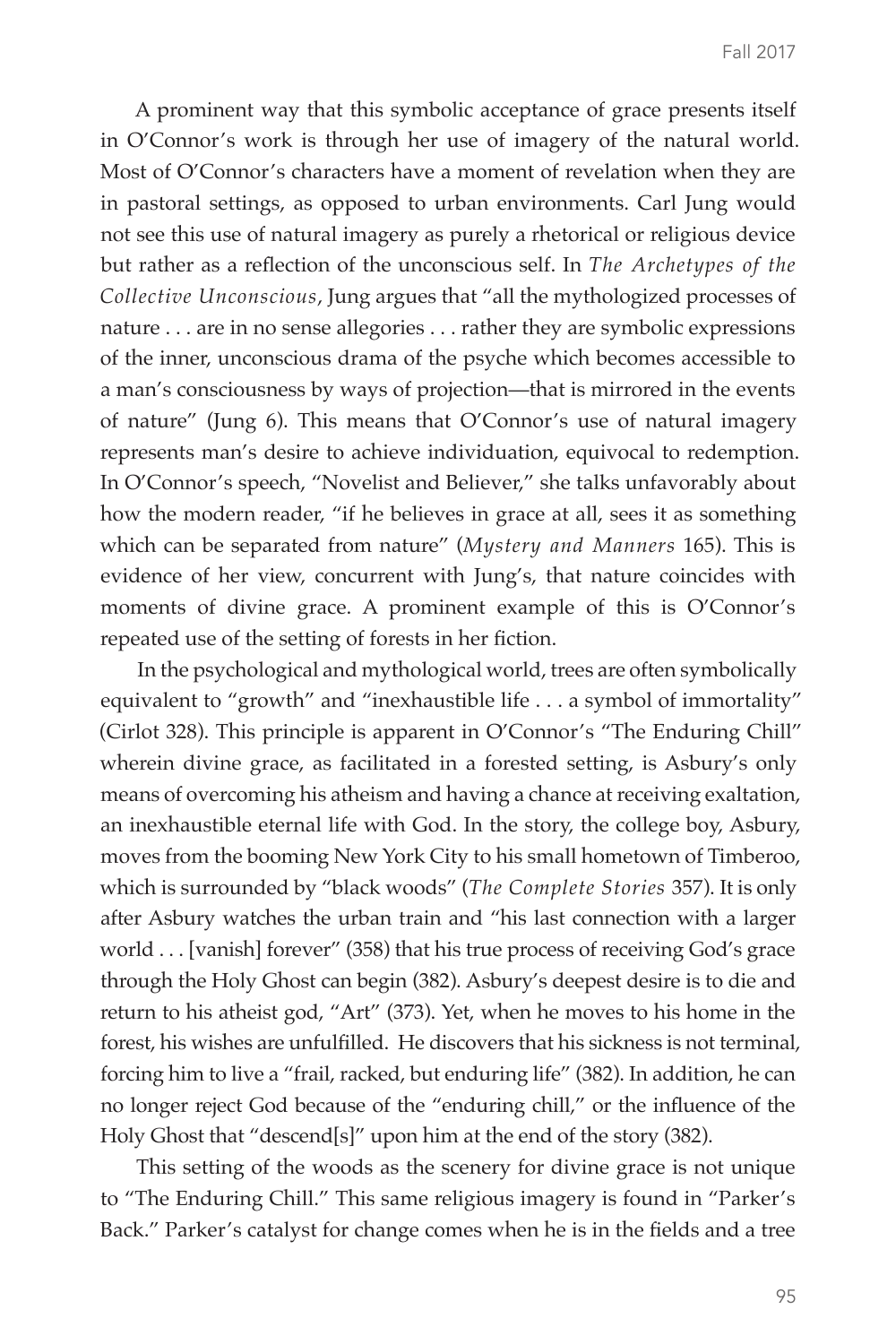catches fire (O'Connor, *The Complete Stories* 520). He discovers the need for God in his life which drives him to literally impose God upon himself by tattooing a "stern Byzantine Christ with all-demanding eyes" on his back (522). The ending bestowal of grace and redemption comes as he is "leaning against [a] tree" (530). This parallels biblical stories wherein the need for divine salvation is also heavily based on the natural imagery of trees. The fall of Adam and Eve takes place in the "garden of Eden" (*King James Version*, Genesis 3.24), and forbidden fruit separates man from God. In the Bible, trees are not only associated with the fall of mankind, but also his redemption. At the end of Christ's mortal ministry, he prays in a garden of olive trees and is thereafter nailed to a cross, often called "a tree" (Matthew 26–27). While O'Connor uses this symbol of the tree as a rhetorical device to reveal the fall and redemption of man, Jung would see this symbolism as a part of our collective unconscious, enabling us access to self-betterment.

In addition to the symbolic and unconscious symbolism of the forest, Jung also identifies stars as a symbol of psychological grace, or individuation. He wrote, "Astrology, like the collective unconscious with which psychology is concerned, consists of symbolic configurations: the "planets" are the gods, symbols of the powers of the unconscious" (*Letters* 175). This symbolism is matched in O'Connor's "The Lame Shall Enter First" wherein a young boy, Norton, becomes obsessed with looking at stars through a telescope in order to glean divine inspiration and closeness to his deceased mother (*The Complete Stories* 479). He unfortunately never achieves this grace to which he aspires due to his tragic death, hanging himself from an attic beam in an attempt to reach the stars (482). Norton's inability to understand the true mystery of godliness and reach his mother in a non-suicidal manner and his inability to become a fully mature, individuated adult could be attributed to his father's neglect. Norton's father, Sheppard allows his son to eat stale cake (446), focuses his attention primarily on Rufus, a boy from the streets, and discourages his son to believe in an afterlife (461). In fact, when Norton exclaims to his father that he has "found" his mother through the telescope, Sheppard responds, "You don't see anything in the telescope but the star clusters," denying the godliness of their symbolism (479). These combined factors stunt Norton's proper understanding of grace and his process of individuation. Sheppard realizes all too late that his son hangs in a "jungle of shadows," (a symbol that will be explored later in this paper), light-years away from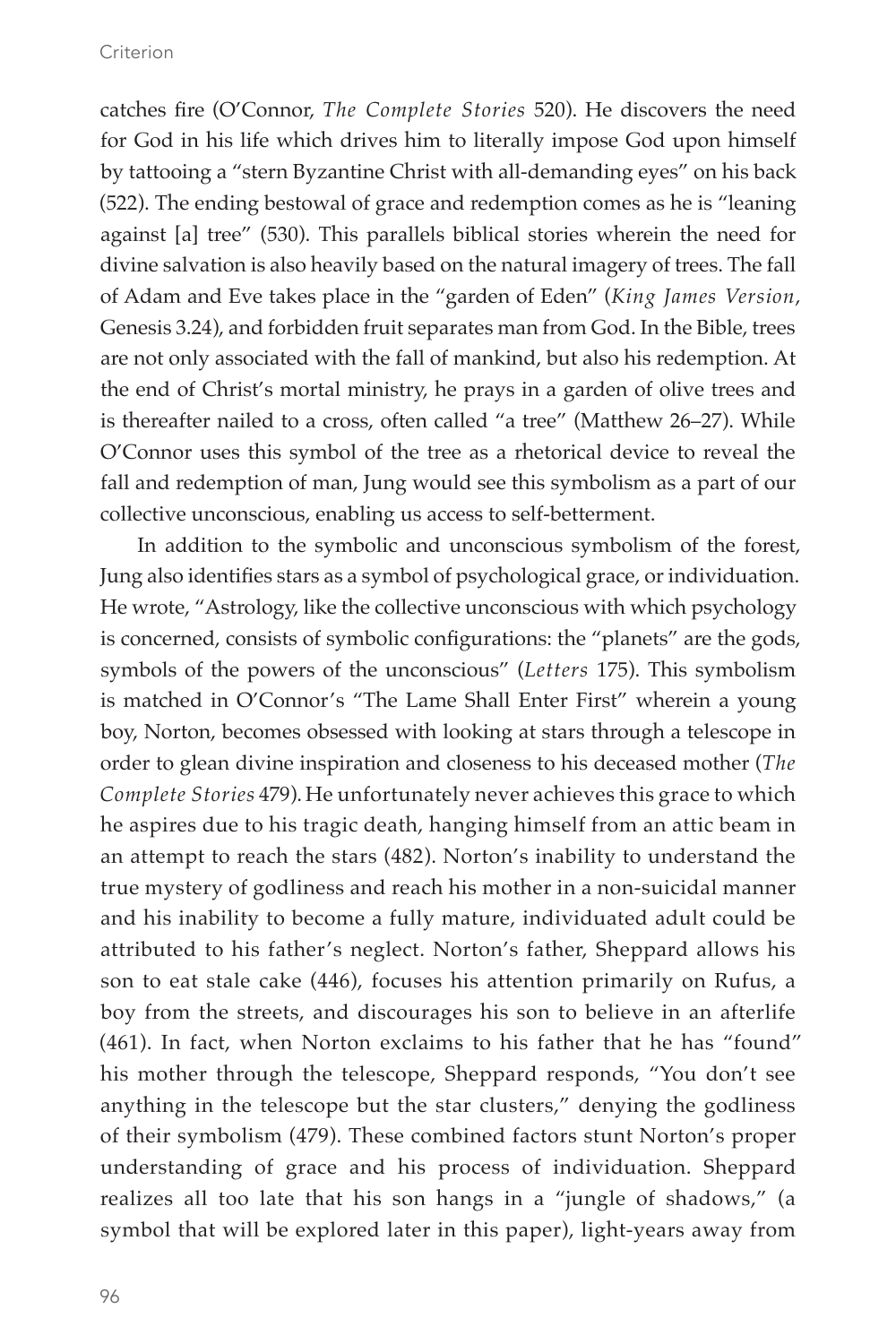his intended "flight into space" and years away from his intended adult maturity (482). The stars, these beacons of divine light, connect both O'Connor and Jung in their interpretations of grace.

Perhaps the most persuasive evidence of O'Connor's incorporation of Jungian psychology is not seen through archetypal symbols, but rather through the symbolic incorporation of Jung's theory of "The Shadow." Carl Jung's theory fundamentally describes how every person possesses an unconscious collection of undesirable personality traits and behaviors. In his book *Psychology and Religion*, Jung writes, "everyone carries a shadow, and the less it is embodied in the individual's conscious life, the blacker and denser it is (93). In her own journal entries, O'Connor describes her fears and insecurities as a shadow that "obscure[s] the dreamy moonlit world of her faith" (Crank 126). In one opening prayer, she writes, "Dear God, I cannot love Thee the way I want to. You are the slim crescent of a moon that I see and my self is the earth's shadow that keeps me from seeing the moon . . . what I am afraid of, dear God, is that my self shadow will grow so large that it blocks the whole moon" (qtd. in Crank 126). This quote shows the incorporation of the two previously mentioned Jungian theories: the divinity of astronomy, as she symbolizes God as the moon, and the realization of her inner "shadow" of unconscious undesirable traits—in this case her lack of divine adoration. For O'Connor, grace is the means by which she could expose and assimilate her own shadow.

This desire to expose the inner shadow is also reflected in the narratives of her short stories. Many of her characters, even the religious ones, are ignorant of their flaws. For example, Mrs. May in "Greenleaf" does not see the fault in her pride of socioeconomic standing, and Sheppard in "The Lame Shall Enter First" is so preoccupied with Johnson's foot that he does not acknowledge his neglect of his own son. Jung would see these characters as not yet achieving individuation because they have not "recognized and dealt with [their] shadow" (Beaven 26). Therefore, some sort of confrontation or awakening must occur before the individual can progress.

For O'Connor, this individuation occurs as her protagonists, even the presumably righteous ones, encounter some sort of suffering. In order to receive grace or individuation, her characters pass through "physical, psychic, and spiritual pain from a variety of sources—disabilities, displacement, discrimination, disorientation, disease, death" which all can cause undesirable "shadows" at an unconscious level (Leigh 365). O'Connor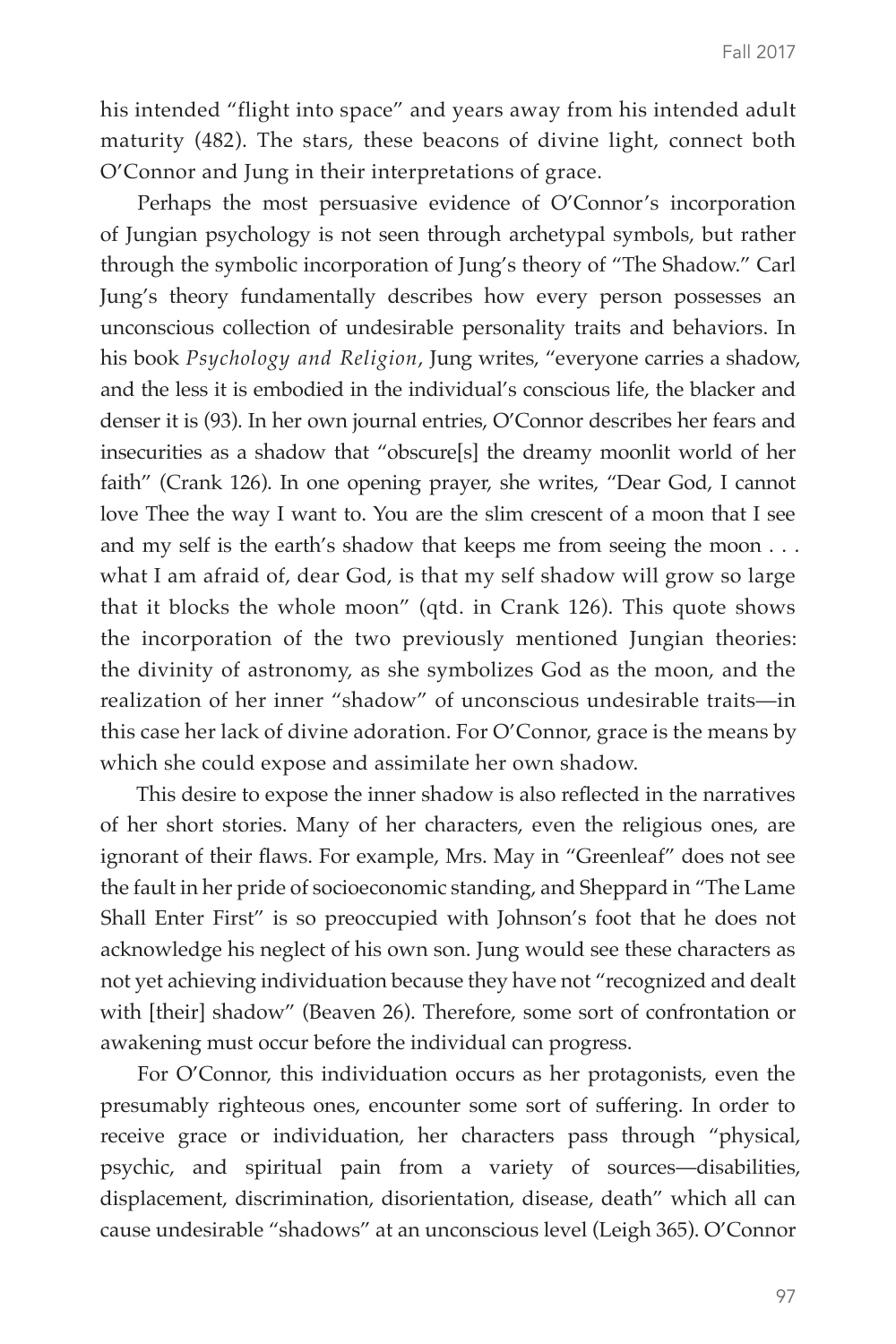#### Criterion

describes this human condition of suffering as "a shared experience of Christ" (*Habit of Being* 527). Here we see how just as O'Connor's view of suffering reconciles Christ and man, Jung's individuation is a representation of how the self and the shadow assimilate. In addition to human suffering, O'Connor's assimilation with the internal shadow often comes through a confrontation with another character in the story, namely a devil-like figure.

The devil-like character in O'Connor's stories serves as the vehicle by which grace can penetrate the hearts of the characters. A prime example of the shadow figure in O'Connor's work can be found in the short story "Revelation." Herein, Mrs. Turpin's ignorance to her vanity drives her to put herself above Christ, "sometimes occupying herself at night naming the classes of people" (O'Connor, *The Complete Stories* 491). Her false understanding of deity "keep[s] her from acknowledging her shadow . . . the first step of a painful process of individuation which can lead to the realization of God and of the self in God" (Beaven 26). The means by which Mrs. Turpin faces unconscious is through the shadow character and devil figure, Mary Grace.

As Rebecca Rowley argues in "Individuation and Individual Experience: A Jungian Approach to O'Connor's 'Revelation,'" the young "fat girl," Mary Grace, is a reflection of Turpin's ugly, unconscious (97). Although they differ in age and appearance, Mary Grace and Mrs. Turpin seem to share a deep psychological or spiritual connection, as evidenced by Mary Grace's allknowing glare. They are perfect strangers, yet Mrs. Turpin is convinced that "the girl [knows] her in some intense and personal way, beyond time and place and condition" (O'Connor, *The Complete Stories* 500). In line with Jungian psychology, it is only through a confrontation with Mary Grace that Mrs. Turpin is exposed to her pride and "fallen nature"; Mary Grace calls her "an old wart hog" from "hell" (500).

However, Mrs. Turpin's desire to rise out of her fallen state does not come immediately. When Mary Grace throws her human development textbook (499), this foreshadows Turpin's future process of individuation, a further "development" into a self-actualized being. After her encounter in the doctor's office, she spends several more hours thinking about Mary Grace's words while eating dinner, lying down, talking to the hired help, and washing off the hogs. The image of "a razor-blacked hog . . . snort[s] into her head" and taunts her previously held social beliefs (502). This process of accepting grace, that concludes in her final vision of the procession of souls into heaven, mimics two aspects Jungian individuation: that individuation can often take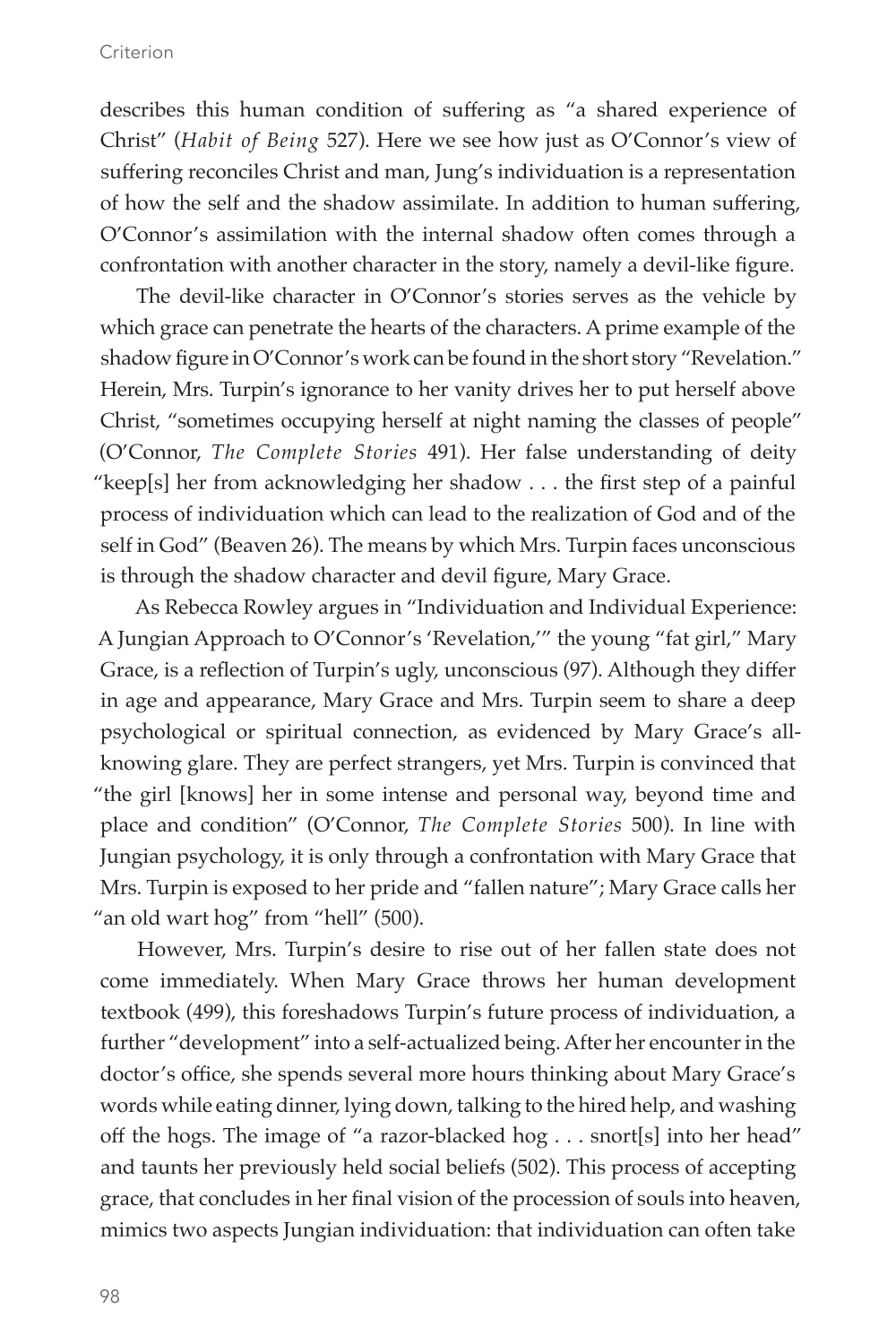time and present itself through dreams. Her moment of revelation can be considered a spiritual awakening, but also a deeper understanding of her repressed desires and pride through facing the shadow of her unconscious.

Unlike "Revelation," many of O'Connor's stories feature a more sudden bestowal of grace. Jung's theory of the shadow also accounts for why O'Connor's initiation of the divine intervention, or start of the process of individuation, often comes in violent situations. According to Jung, "The psychological rule says that when an inner situation is not made conscious, it happens outside, as fate. That is to say, when the individual remains undivided and does not become conscious of his inner opposite, the world must perforce act out the conflict and be torn into opposing halves" (*The Collected Works* 71). Thus, in order to achieve individuation, a person must face his inner shadow and assimilate it into the consciousness of his psyche, but if this process does not occur naturally, "the world" forces the act upon the man. This theory seems familiar to any reader startled by the religious violence in O'Connor's stories. These encounters are unlikely, yet to O'Connor, they are situations of "realism" (*Mystery and Manners* 179). Realistically, her short stories do not depict the situations of daily living. The chances of a lost bull stabbing a farm woman ("Greenleaf"), or a tractor spontaneously catching a tree on fire ("Parker's Back"), or an escaped convict murdering a stranded family ("A Good Man is Hard to Find") are all quite small. However, these are the unique circumstances, necessitated either by "the world" or divine intervention that allow the characters to either receive grace or individuation.

The connection between Jung's theory of the unconscious and O'Connor's concept of grace can be summed up and illustrated through Plato's myth of the Man in the Cave. The setting of the cave, which could be a symbolic form of natural imagery, provides the ideal setting for the individuals inside to learn about themselves. According to Simon Beaven's interpretation, the characters in the cave cast dark shadows on the walls, a reflection of their grotesque inner selves. It is only by recognizing that these shadows come from themselves that the characters "turn around to discover the source of the light that casts the shadows" (Beaven 19). This would help them understand the larger reality in order to gain exaltation, or achieve individuation.

Ultimately, this seems to be the goal of both religion and psychology: to understand reality at large through a study of the smaller, interworking mysteries of the soul, which manifest themselves in both symbols and shadows.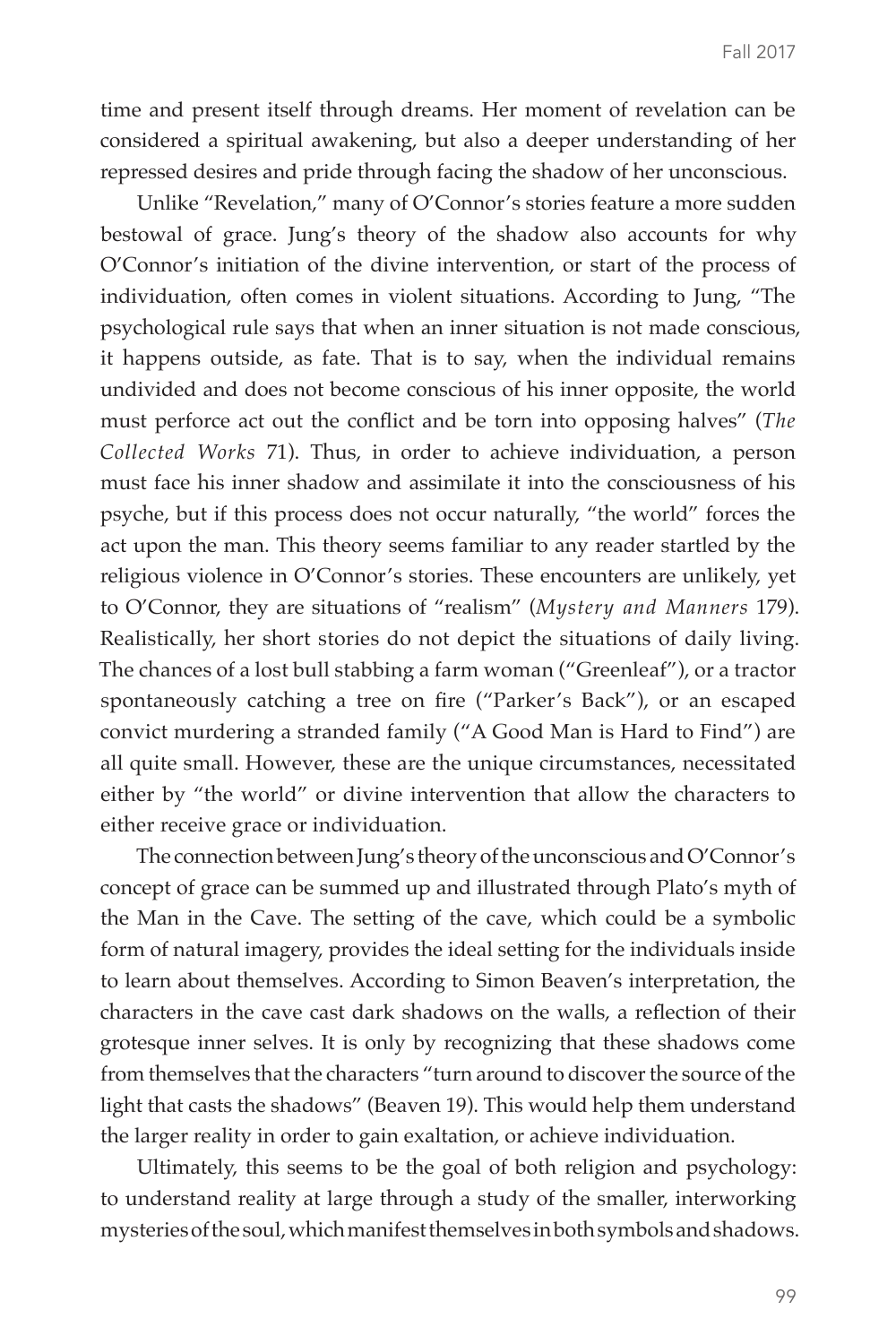#### **Criterion**

A didactic argument as to whether psychology or religion provides a more correct interpretation of the universe is not as helpful as acknowledging the intimate connection between the two. By recognizing these similarities in O'Connor's work, there comes a roundness of interpretation, because texts, just as humans, are rarely one-dimensional. To understand the psychology woven into Flannery O'Connor's works is to have a deeper insight into the refining concept of grace that blankets the morals of her stories.